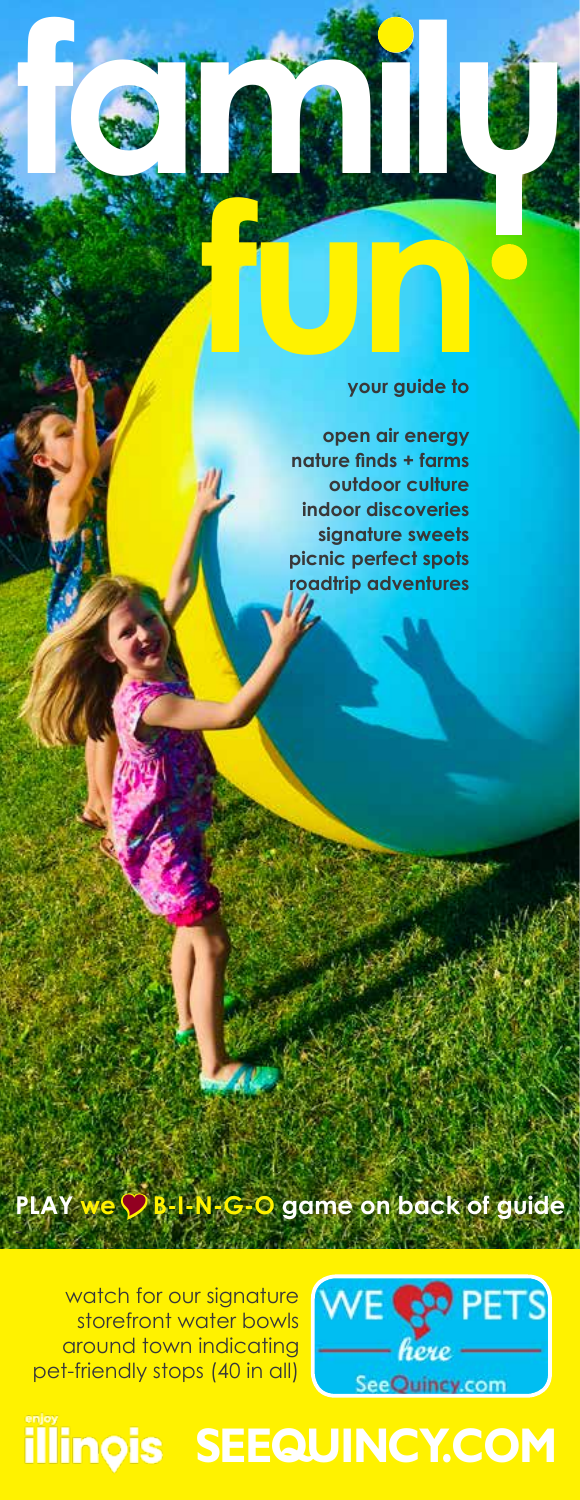



















## **BILL KLINGNER TRAIL** 18TH & KOCH'S LN **B-1** 217.223.7703 **quincyparkdistrict.com**

> 3-mile asphalt pedestrian trail | n 24th to riverfront

**BOB MAYS PARK** 2533 N 18TH | 217.223.7703 **quincyparkdistrict.com B-2**

> kinetic equipment | walking trails | 18-hole disc golf > 53 acres of restored prairie with interpretive signage

# **BIKE QUINCY** 532 GARDNER EXPY 800.978.4748 **B-3**

> 2 treks or a tandem | affordable hourly or daily rates > reservations recommended **seequincy.com**

**GARDNER PARK** 3RD & LOCUST 217.223.7703 **quincyparkdistrict.com B-4**

> 3 miles of hand-curated trail maps + detailed grades > hiking, running + mountain biking

- **INDIAN MOUNDS POOL** 1400 S 5TH | 217.228.9219 **B-5 quincyparkdistrict.com** > heated pool | waterslides | geysers | food court
- <mark>B-6</mark> LINCOLN PARK 1231 BONANSINGA DR 217.223.7703 **quincyparkdistrict.com** > skate park | universal access park
- **KNIGHTS OF COLUMBUS GOLF COURSE** 700 S 36TH | 217.222.4105 **quincykofc.org** > kid-friendly course | par 3 | driving range | concessions **B-7**
- **MOORMAN PARK COMPLEX** 1608 MOORMAN PARK 217.228.1261 **quincyparkdistrict.com** > paddle boats + kayaks | mini + frisbee golf **B-8**
	- > pickleball + volleyball | batting cage
- **RESEVOIR PARK** 2249 CHESTNUT | 217.223.7703 **B-9 quincyparkdistrict.com**
	- > 9 lighted tennis courts + historic stone shelter house
- **B-10** SCOTTIES FUN SPOT 8000 BROADWAY 217.222.3868 **scottiesfunspot.com** > mini-golf | go karts | bumper cars | laser tag | roller skating
- **SOUTH PARK** 1498 S 12TH | 217.223.7703 **B-11 quincyparkdistrict.com** > thrive outdoor fitness equipment | 20 stations | 135 acres
- **WESTVIEW GOLF COURSE** 2150 S 36TH **B-12** 217.223.7499 **westviewgolf.com**
	- > 27-hole course | player's grill onsite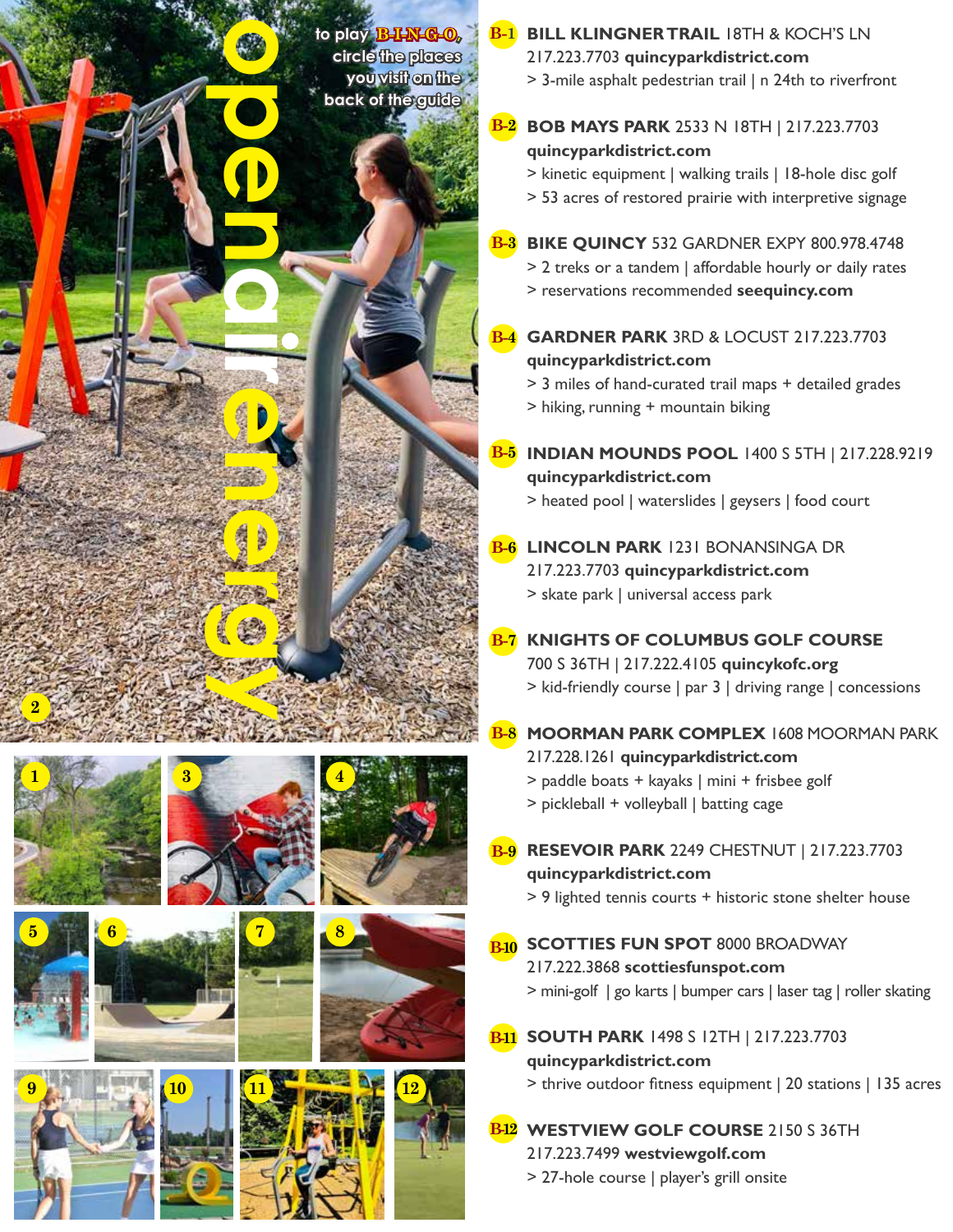



















## **AUTUMN MOON FAMILY FARM** 122 E MILL ST **I-1**

MENDON | 217.779.7934 **autumnmoonfamilyfarm.com**

- > pumpkin patch | kid-friendly old-fashioned games
- > field trips | bonfires

# **BOB BANGERT PARK/QUINCY RIVERFRONT I-2**

1925 BONANSINGA DR **quincyparkdistrict.com**

- > wetland | summer nature programs
- > boat ramp | shore fishing

## **EDGEWOOD ORCHARDS** 1628 EDGEWOOD **I-3**

ORCHARD LN | 217.223.2208 **edgewoodorchards.com** > pears, gala apples, jellies, pies + weekend apple cider slushies

## **FALL CREEK SCENIC OVERLOOK I-4**

- 1130 N 223RD LANE | PAYSON
- > 1855 historic stone arch bridge (pedestrian traffic)
- > scenic overlook of the mississippi river valley + flood plain
- > 223 acres of woods, creek, waterfalls, wildlife

## **\*FOUR WINDS FARM** 3729 N 36TH | 217.257.1480 **I-5 four-winds-farm.com**

- > 6-generation 1870s family farm + theme gardens
- > organic herbs, vegetables, fruit and flowers
- > teaching center: medicinal, culinary and wild edible herbs
- \* adjoins terripin farms

## **LOCK & DAM 21** 909 W LOCK & DAM RD **I-6**

## 217.222.0918 **dnr.state.il.us**

> wildlife observation deck | seasonal bald eagles

## **MILL CREEK FARM** 2833 S 48TH | 217.222.8430 **I-7 millcreekfarmquincy.com**

- > pumpkin-picking | corn maze
- > fresh-picked produce | hayrides
- **QUINCY FARMERS MARKET** WASHINGTON PARK **I-8**

4TH & MAINE **thedistrictquincy.com** > may-oct | 8a-1p saturdays

**QUINSIPPI ISLAND** 1100 QUINSIPPI ISLAND RD **I-9** (cross bridge at front & cedar) **quincyparkdistrict.com** > unique island park + beach | white egret nesting area

# **SPRING VALLEY TRAILS & ARBORETUM I-10**

1301 S 48TH | 217.224.6500 **jwcc.edu**

- > walking trail (southeast side of campus)
- > wildflower + butterfly gardens

## **\*TERRIPIN FARMS** 3729 N 36TH | 217.440.4678 **I-11 terripinfarms.net**

- > 2-acre sunflower maze + beautiful photo opps
- > farm stand: fresh vegetables, fruit, eggs, honey, herbs, jams,
- cut flowers (pay in the honor box, sun-up to sundown)
- \* adjoins four winds farm
- 

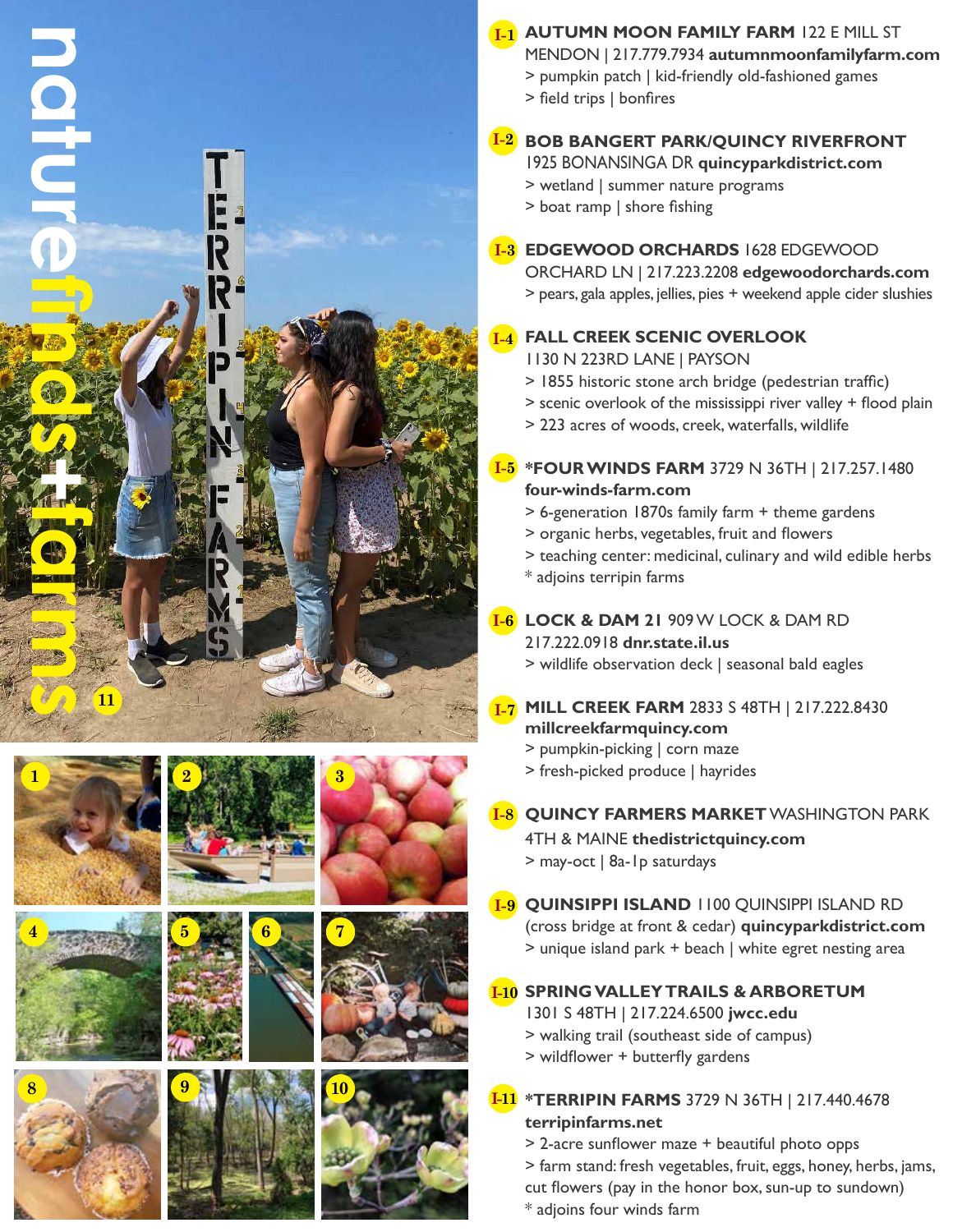

## **EDUCATION SCULPTURE SERIES** 217.222.3432 **N-2**

**artsquincy.org** (download sculpture map)

- **>** *Vault* | QUINCY SENIOR HIGH | 3322 MAINE
- *> Flyers* | THOMAS S. BALDWIN ELEMENTARY | 3000 MAINE
- *> Cosmic Clockwork* | QUINCY JUNIOR HIGH | 100 S 14TH
- *> Reaching for the Sky* | QUINCY NOTRE DAME | 1400 S 11TH
- *> Birds of a Feather* | LINCOLN-DOUGLAS ELEMENTARY | 3211 PAYSON RD
- *> Taking Flight* | SARAH ATWATER DENMAN ELEMENTARY | 4100 HARRISON
- *> Sudden Shift* | DR. ABBEY FOX ROONEY ELEMENTARY | 4900 COLUMBUS RD
- *> Red Tails* | COL. GEORGE J. ILES ELEMENTARY | 3111 N 12TH

## **IL VETERAN'S HOME** 1707 N 12TH | 217.222.8641 **N-3 quincyivh.org**

> "the city within the city" due to its size and unique set-up > 25+ buildings totaling one million square feet and 210 acres > equipped with its own post office, bank, assembly hall, guest house, chapel, cemetery, lake, animal park, museum, and military-related historical sites

## **INDIAN MOUNDS** 1500 S 15TH | **quincyparkdistrict.com N-4**

> native american burial grounds

> interpretive trail tracing the region's history from the last ice age to the arrival of europeans

#### **KESLER PARK** 800 BONANSINGA DR | **quincyparkdistrict.com N-5**

- > flood stages interpretive markers
- > 3-panel wooden deck explains quincy bay wildlife and the historical uses of the bay

# **LOG CABIN VILLAGE** 1100 QUINSIPPI ISLAND RD **N-6**

(cross bridge at front & cedar streets) **quincyparkdistrict.com**

- > lincoln-era log structures
- > unique island park on 130 acres

#### **MURAL FIND + DINE** self-guided driving tour **N-7**

- > exploration of 24 diverse city murals + nearby eats & sips
- > call or download guide **seequincy.com | 800.978.4748**

# **WASHINGTON PARK** 5TH & MAINE **thedistrictquincy.com N-8**

- > 1858 lincoln-douglas debate site | lincoln storyboards
- > free blues concerts | jun-aug | 2nd & 4th fridays
- > farmers market | may-oct | 8a-1p saturdays









**4**





 $5\overline{)}$ 

**2**

**outdoorchilde**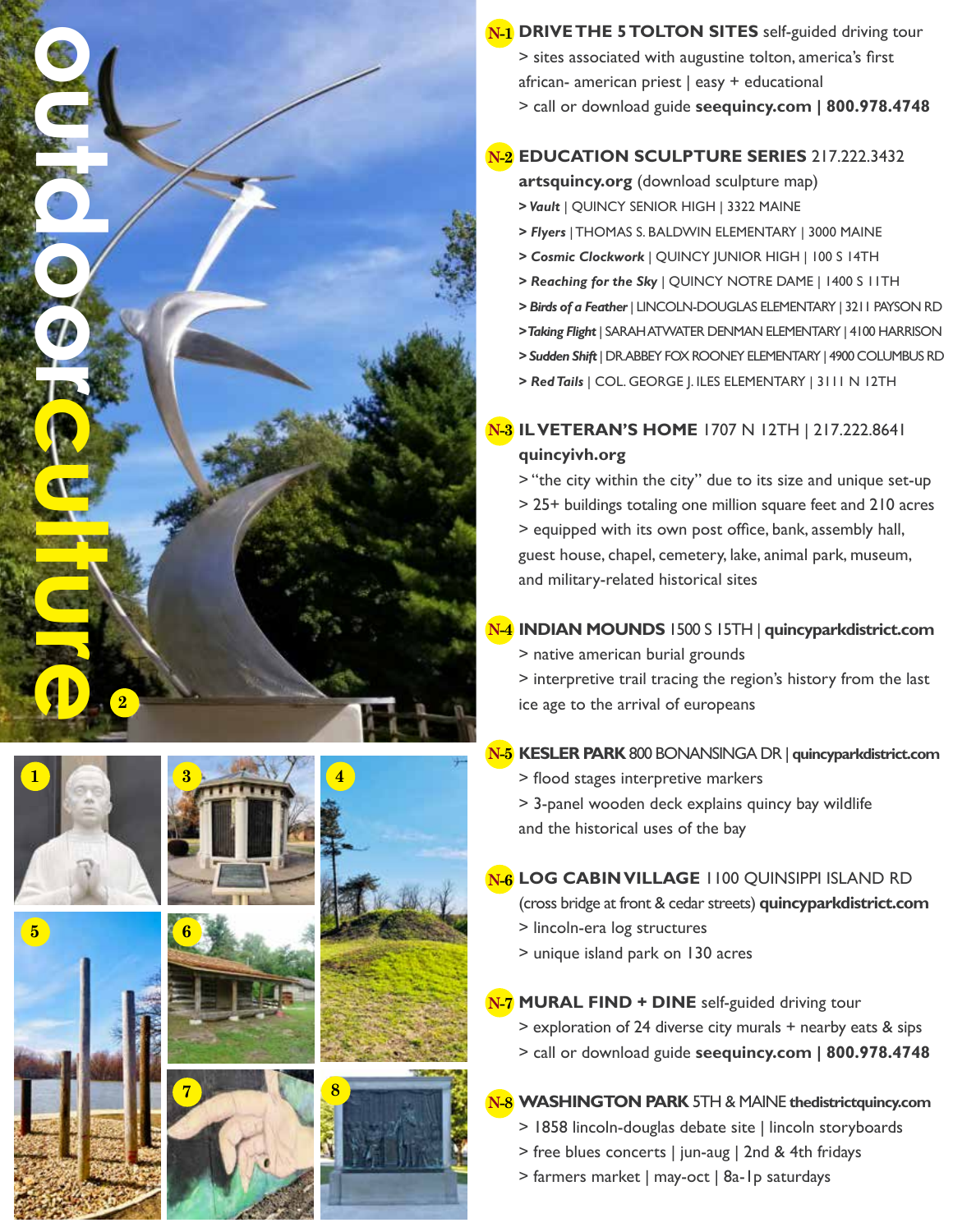



**9**













## **1930s AG MUSEUM** 1435 BOY SCOUT RD | 217.223.5099 **G-1**

- > private collection 40+ john deere implements
- > educational video | appt only
- **ALL WARS MUSEUM** 1707 N 12TH | 217.222.8641 **G-2 quincyivh.org**

> 5,000 + united states military artifacts

> on the grounds of illinois' oldest veterans home

## **BONKERS** 229 N 48TH | 217.223.6331 **goingbonkers.com G-3**

- > interactive adventure zone | arcades | cafe
- > quiet room for adults

## **DICK BROTHER'S BREWERY MUSEUM G-4**

9TH & YORK | 217.224.9892 **dickbrothersbrewery.com** > rare memorabilia of the brewery once larger than anheuser-busch + gift shop  $|$  group tunnel tours by appt

### **EELLS HOUSE** 415 JERSEY 217.223.1800 **G-5**

> underground railroad stop

> 1835 home of leading abolitionist and doctor

## **THE HISTORY MUSEUM ON THE SQUARE G-6**

332 MAINE | 217.214.1888 **hsqac.org** > quincy's original public library | quincy area artifacts > stained glass gallery | gift shop

# **KROC CENTER** 405 VERMONT | 217.222.5762 **G-7 krocquincy.org**

> rock climbing wall | aquatic center | wild water slide

- **LINCOLN-DOUGLAS DEBATE INTERPRETIVE G-8 CENTER** 128 N 5TH | 217.228.8696 **hsqac.org**
	- > story boards of two influential men
	- > across from washington park, the1858 debate site

**QUINCY ART CENTER** 1515 JERSEY | 217.223.5900 **G-9 quincyartcenter.org**

> cool art gallery in a carriage house | hands-on classes

## **QUINCY MUSEUM** 1601 MAINE | 217.224.7669 **G-10 thequincymuseum.org**

- > millionaire mansion | 14-karat gold woodwork
- > rotating exhibits | gift shop with american girl dolls

### **VILLA KATHRINE + QUINCY'S TOURIST INFO CTR G-11**

532 GARDNER EXPY | 217.224.3688 **thevillakathrine.org**

- > mediterranean castle on the mississippi | self-guided tours
- > mon-sat 9a-5p | sun 1-5p (closes at 4p daily, nov-feb)

# **WORLD AEROSPACE MUSEUM/QUINCY AIRPORT G-12**

1645 HWY 104 | 217.885.3800 **jet-warbirds.com** > aircraft displays (appt only)

> on grounds of quincy regional airport | observation deck/cafe







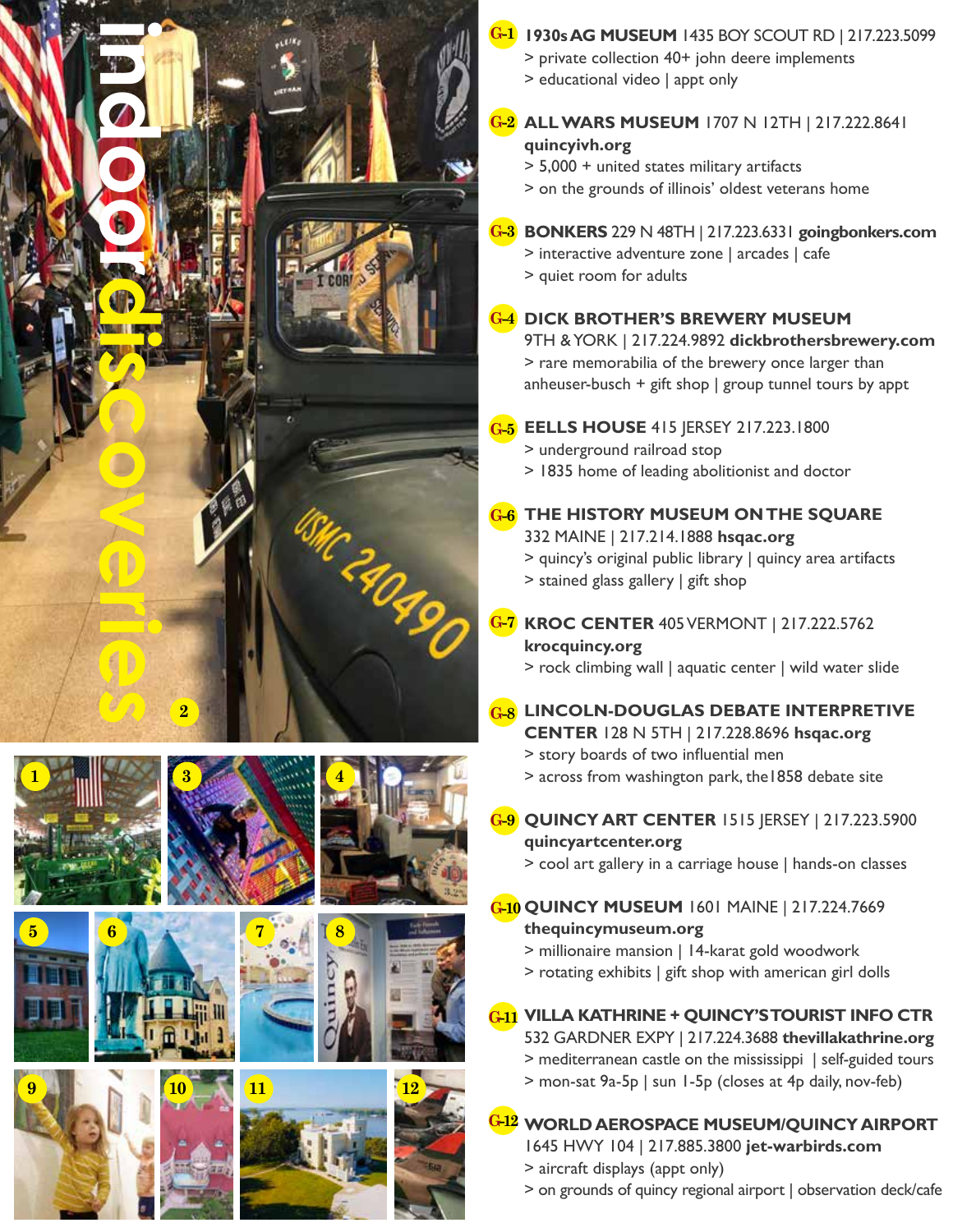

- **BAILEY'S COFFEE & FUDGE** 3024 BROADWAY | 217.231.3834 **O-1**
- **BROADWAY NUTRITION** 5903 OAK ST | 217.214.5051 **O-2**
- **CARTER'S COFFEE BAR** 3815 MAINE | 217.214.4563 **O-3**
- **ELECTRIC FOUNTAIN BREWING** 625 MAINE | 217.214.9321 **O-4**
- **GENGENBACHER'S SHAVED ICE** 36TH & BROADWAY 217.257.5670 **O-5**
- **GROWN-N-GATHERED** 601 MAINE 217.615.0716 **O-6**
- **O-7 ICE SCREAM** 618 MAINE 217.316.6491
- **KRAZY CAKES** 512 HAMPSHIRE | 217.222.2253 **O-8**
- **POPP'N ON MAINE** 917 MAINE | 217.214.7670 **O-9**
- **ROSCOE & VINNIE'S SHAVED ICE** 1720 NORTH 12TH **O-10**
- **O-11** SIDELL'S BAKERY 33RD & BROADWAY | QUINCY MALL 217.209.3254
- **O-12** SPI-ROLLS FRESH ROLLED ICE CREAM 3300 BROADWAY | QUINCY MALL | 217.242.1754
- **O-13 SWEET TWEETS food truck 4505 BROADWAY 217.430.4446**
- **0-14 THYME SQUARE CAFE** 615 HAMPSHIRE | 217.228.2292
- **UNDERBRINK'S BAKERY** 1627 COLLEGE | 217.222.1831 **O-15**
- **WINKING'S MARKET** 416 S 4TH | 217.223.4764 **O-16**
- **Q-17 THE YUM FACTORY, INC 700 MAINE | 815.200.4986**

# **picnicperfect + funtidbits**

- **BEN BUMBRY RIVERVIEW PARK** 1001 N 2ND named for the late Mr. Bumbry, a beloved Quincyan, talented jazz musician, educator and the first African-American on Quincy City Council **1**
- **CLAT ADAMS BICENTENNIAL PARK** 201 N FRONT cable suspension bridge cost \$32 million and is 4,500 feet long **2**
- **IL VETERANS HOME (DEER PARK)** 1707 N 12TH "the city within a city", the oldest veteran's home in Illinois **3**
- **MADISON PARK** 2400 MAINE ST read about Quincy's best known Underground Railroad site that sits just north of the park, Mission Institute Number 1 **4**
- **MOORMAN PARK COMPLEX** 1608 MOORMAN PARK your dog can get free pupccinos here! **5**
- **SOUTH PARK/STONE ARCH BRIDGE** 1600 S 8TH 87 feet long, bridge built in 1899 for \$5,600 and still used today **6**
- **SUNSET PARK** 200 CEDAR sunsets have been viewed here for 114 years! **7**
- **VILLA KATHRINE PARK** 532 GARDNER EXPY castle built for \$7000 in 1900... look for all the key hole designs **8**
- **WASHINGTON PARK** 101 N 5TH over 12,000 people came to see Abe Lincoln debate Stephen Douglas here in 1858 (Lincoln is still the tallest U.S. President on record at 6' 4" tall) **9**

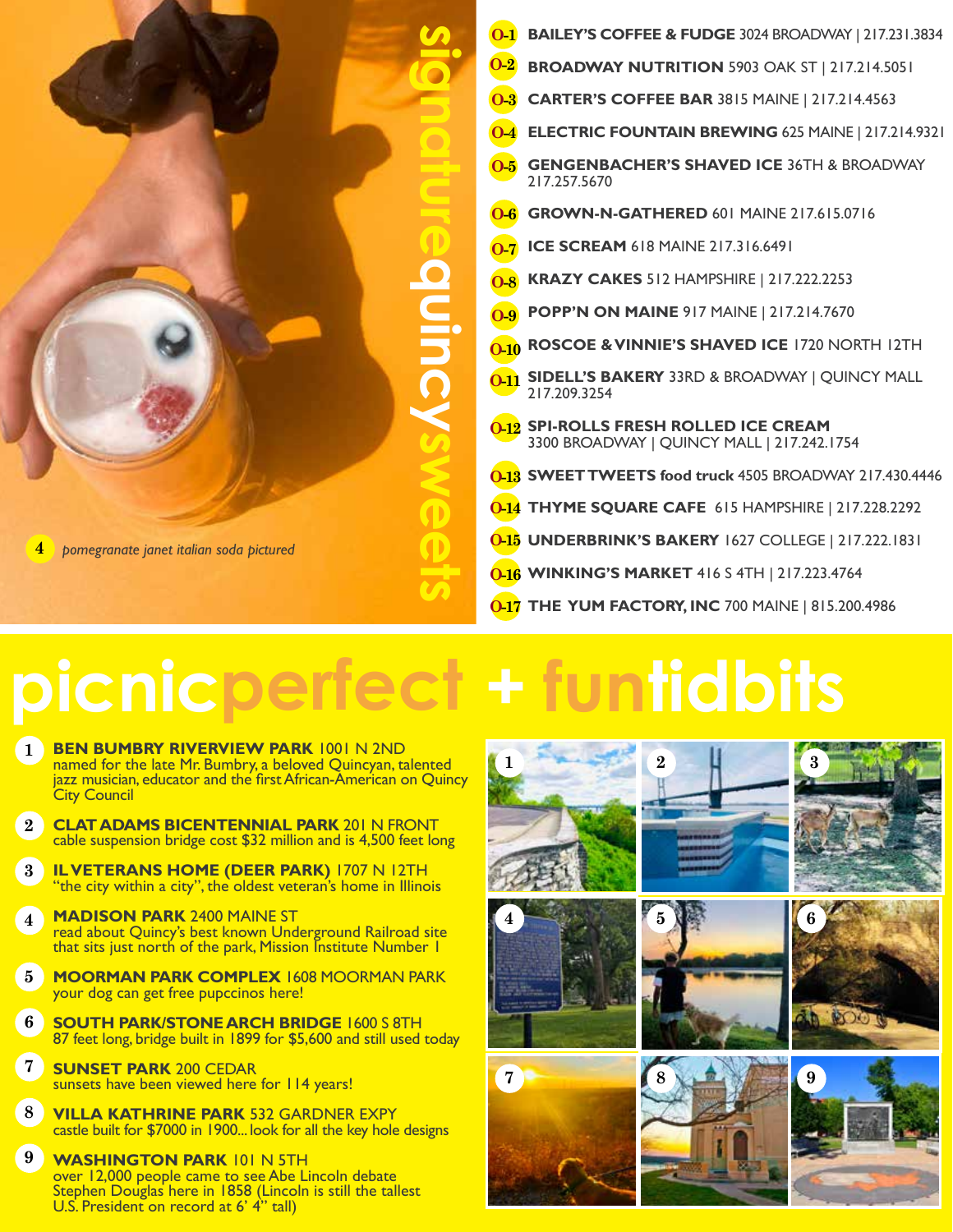**roadtripadventures**

**5**

**Travel about 45 minutes or less from Quincy in either direction for family adventures offering as much action, or solitude, as your heart desires.**



- **GREAT RIVER ROAD experiencemississippiriver.com 1**
	- > the best & longest scenic drive in America
	- > 1938 north-south national byway tracing the Mississippi
	- > green & white paddle wheel signs guide the way
- **HISTORIC NAUVOO** 217.453.6648 **beautifulnauvoo.com 2**
	- > "historic little city on the Mighty Mississippi"
	- > walking tours, shows, oxen or horse-drawn tours,
	- > living historic district (most activities are free!)
- **NAUVOO LOG CABINS** 65 NORTH WINCHESTER ST 217.453.9000 **nauvoologcabins.com 3**
	- > rustic authentic handbuilt pioneer log cabins
	- > state-of-the-art new cabins
- **NAUVOO STATE PARK** 980 BLUFF ST | 217.453.2512 **4**
	- > on the Mississippi River banks
	- > 13-acre like with mile-long shoreline
	- > fishing, boating, camping, hiking
- **TEN ACRE TREE HOUSES** 1825 N COUNTY RD 900 NAUVOO | 217.440.8006 **tenacretreehouses.net 5**
	- > 2-story tree houses with panoramic views
	- > rebuilt 200-yr old log home
- **URSA CREEK LODGE** RURAL URSA | 217.653.6536 **ursacreeklodge.com 6**
	- > 3-bedroom retreat with stone fireplace | wrap-around deck
	- > built over a former railroad bridge



- **ABE LINCOLN'S TALKING HOUSES pikelincoln.com 1** 224 W WASHINGTON | PITTSFIELD | 217.285.2971 > driving audio tour of 15 lincoln-significant buildings > tour may be started at the visitors center (above)
- **HEARTLAND LODGE heartlandlodge.com** 10236 393RD ST | NEBO | 217.734.2526 > premier lodge resort | 1500 acres | mississippi river valley > hike, bike, horseback, polaris utv | 80 miles of trails **2**
- **LAKE PITTSFIELD pittsfieldil.org** 217.285.4484 **3** 2 MILES EAST OF US 54 & 1.5 MILES NORTH OF IL 106 > 480-acre recreational park | 200-acre lake | boating > fishing | hiking | camping | tennis | softball | soccer
- **SILOAM SPRINGS STATE PARK** 938 E 3003RD LN CLAYTON | 217.894.6205 **dnr.state.il.us** > 3,300-acre site | lake | boat rentals | fishing | hiking > camping | picknicking | bird-watching **4**
- **SPRAGUE'S KINDERHOOK LODGE kinderhooklodge.com** 22168 STATE HWY 106 | BARRY | 217.432.1090 > an illinois bed & breakfast | unique lodge retreat center > stone fireplaces | 2 dining halls | top-rated meals **5**
- **YOGI BEAR'S JELLYSTONE PARK AT PINE LAKES 6** 1405 LAKEVIEW HEIGHTS | PITTSFIELD 217.285.6719 **jellystonepinelakes.com** 105-acre campground | 45-acre stocked lake | boat rentals > fishing | beach swimming | hiking | cottages | camping